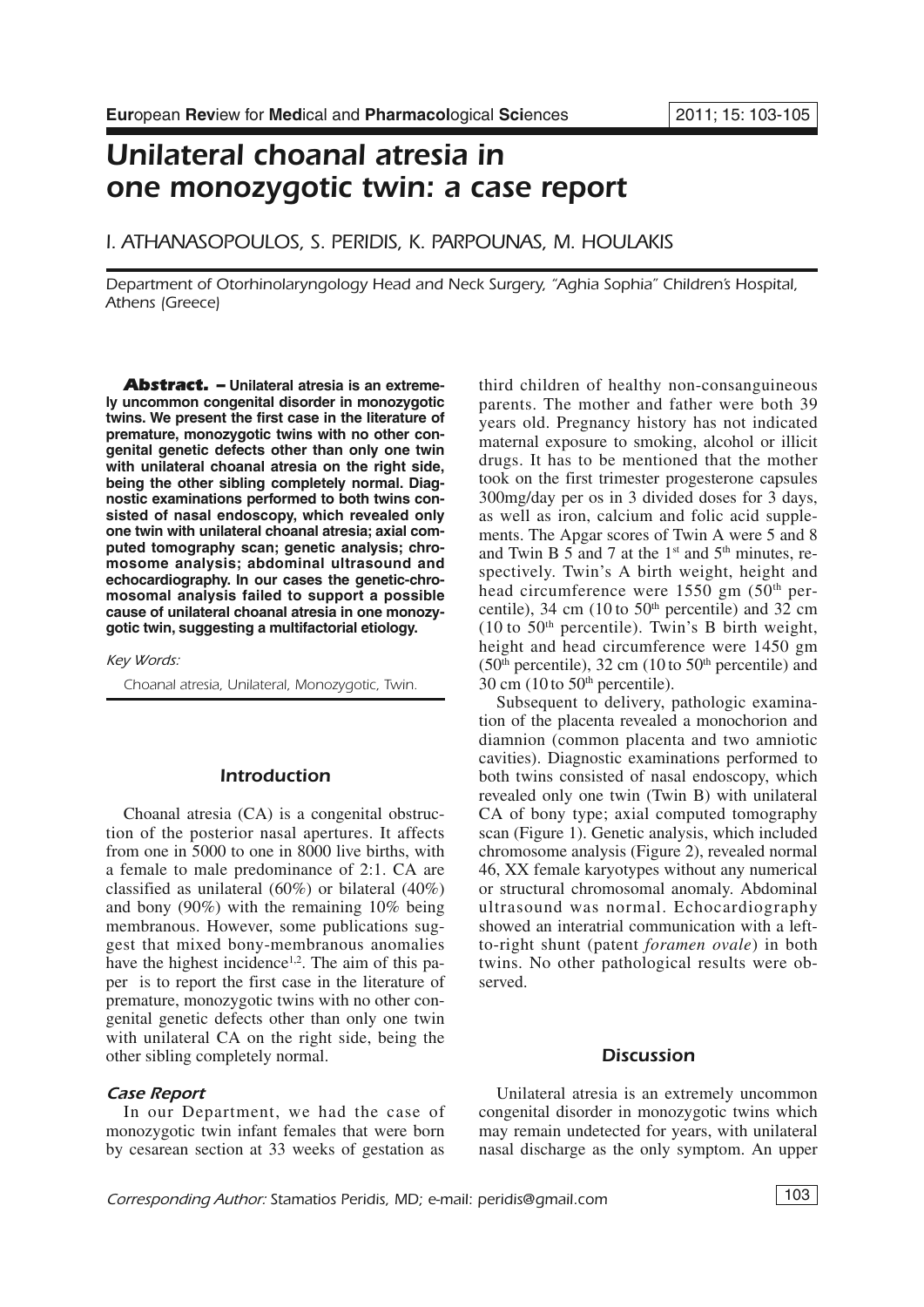

**Figure 1.** CT imaging of Twin B showing right choanal atresia. Gastrografin remained in the right nasal cavity due to the atresia.

respiratory infection may precipitate symptoms. In unilateral cases, the right side is more commonly affected than the left<sup>3</sup>.

During the 5th gestational week the nasal pits form on the developing face. The nasal vaults and choanae are completely formed by the end of the  $10<sup>th</sup>$  week. Consequently, the first 12 weeks of fetal development are the critical time for development of the face. During the first 4 weeks of this period 95% of embryonic formation occurs, when the majority of congenital deformities are initiated<sup>1</sup>.

There are different theories to explain the etiology of the this disease such as: the persistence of the buccopharyngeal membrane from the foregut, the persistence of the nasobuccal membrane of Hochstetter, the abnormal persistence or location of mesoderm forming adhesions in the nasochoanal region and the misdirection of the neural crest cell migration, and subsequent mesodermal flow1,4 .

Non-syndromal CA is usually sporadic and most likely multifactorial. However, there are cases of unilateral CA affecting siblings and affecting successive generations that suggest monogenetic inheritance with autosomal-dominant and autosomal-recessive transmission<sup>2</sup>.

The genetic basis for expression differences (differential allelic expression) in monozygotic twins showed that individual variation is under genetic control. As a result, common allelic variants of genes can be expressed at different levels and thus contribute to phenotypic diversity<sup>5</sup>. In our cases the genetic-chromosomal analysis failed to support a possible cause of unilateral congenital CA in one monozygotic twin, suggesting a multifactorial etiology.

Progesterone induces secretory changes in the endometrium, decreases uterine contractility during pregnancy, and maintains pregnancy. It is not recommended during the first 4 months of gestation. It may cause adverse developmental effects including cardiovascular malformations, hypospadias and female virilization. Other outcomes are miscarriage, preterm birth, stillbirth, neonatal death, low birth weight, fetal genital abnormalities, teratogenic effects and admission to



*Figure 2.* Normal chromosome karyotype (46, XX) of female Twins *(A)* and *(B)*. Twin A has no pathothological abnormality. Twin B has unilateral choanal atresia.